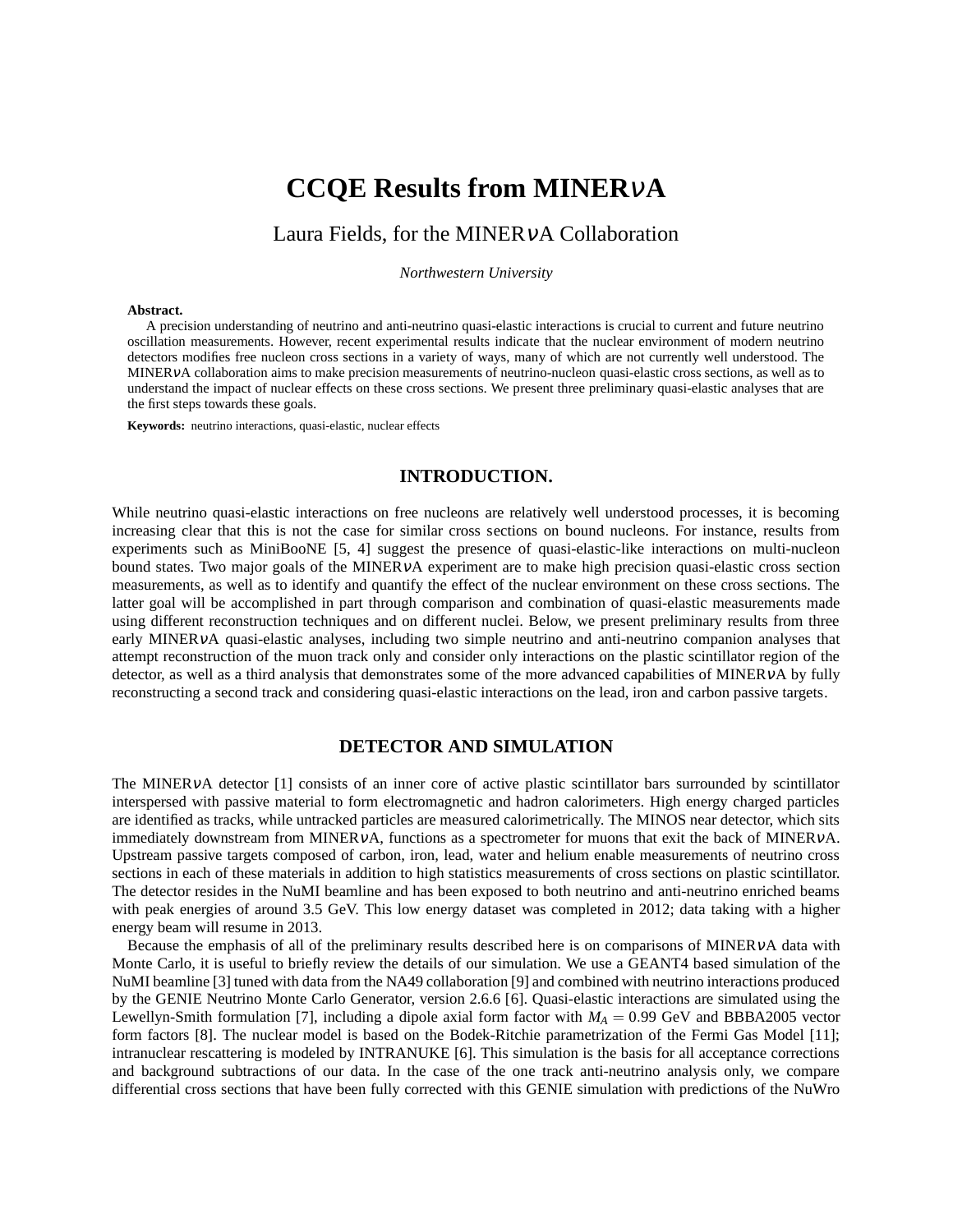

**FIGURE 1.** Fully corrected differential anti-neutrino quasi-elastic cross sections on the tracker volume, compared with the GENIE simulation (left), and a summary of fractional systematic uncertainties on the differential cross sections (right). The cross sections are flux-integrated over the NuMI flux up to 12 GeV.

generator, details of which can be found in [10].

### **ONE TRACK ANTI-NEUTRINO CCQE ON SCINTILLATOR**

MINERνA's first fully unfolded cross section measurements use an early sample of anti-neutrino data corresponding to 8.96e19 protons on target that exposed a partially constructed detector. This sample includes roughly 1/3 of the antineutrino interactions on the tracker volume that were collected during the full MINERνA low energy run. The analysis begins by looking for muon tracks that originate in the MINERVA scintillator volume that are matched to positively charged tracks in the MINOS near detector. Since the only non-muon daughter of most  $\bar{v}$  quasi-elastic interactions is a neutron, we further require that there are no additional tracks found within MINERVA and that there is no more than one large energy deposition. We also estimate all non-track energy, excluding a 10 cm radius region around the reconstructed muon vertex, and require this to be less than *Q* <sup>2</sup>/4, where *Q* is the 4-momentum transferred from the neutrino to the neutron, derived from the muon energy and angle. This cut is equivalent to requiring that MINERVA observes less than half of the neutron's kinetic energy. The 10 cm black-out region around the interaction vertex is made to minimize dependence on simulations of vertex activity.

To produce cross sections from this anti-neutrino quasi-elastic enriched sample, we subtract backgrounds estimated using our GENIE simulation constrained by fits to the recoil energy distributions in data. Background subtracted distributions are then unfolded and acceptance corrected. The fully corrected differential cross sections versus  $Q^2$  are shown in Figure 1. The data, with error bars that include a first estimate of systematic uncertainties are compared with the GENIE prediction, which is higher than the data, particularly at low  $Q^2$ . A summary of systematic uncertainties is also shown in Figure 1; these uncertainties are currently dominated by large flux uncertainties which are expected to be significantly reduced in the future.

We have also compared these differential cross sections with predictions of another event generator, NuWro, which includes a standard  $M_A = 0.99$  model similar to our nominal GENIE simulation, as well as a model, known as the transverse enhancement model [12], that parameterizes an observed enhancement of the transverse part of the electronnucleus scattering cross section and applies it to neutrino-nucleus cross sections. The enhancement at intermediate *Q* 2 values may be due to nucleon-nucleon correlation effects such as meson exchange currents. Because MINERνA's currently large flux uncertainties are nearly fully correlated across  $Q^2$ , it is most interesting to compare the shape of the differential cross section, which has significantly lower uncertainties; this comparison is shown in Figure 2. While we cannot currently rule out any of the models, the data agree quite favorably with the TEM model. This agreement becomes more interesting upon examination of the energy within the 10 cm vertex region in our sample. A comparison of the visible energy in this region with the standard GENIE simulation is shown in Figure 3. Here, we see excellent Monte Carlo agreement with data at very low  $Q^2$ , but an excess of vertex energy in data at high  $Q^2$ . The MINERvA collaboration is currently working to further understand these vertex energy distributions, in the hopes that this will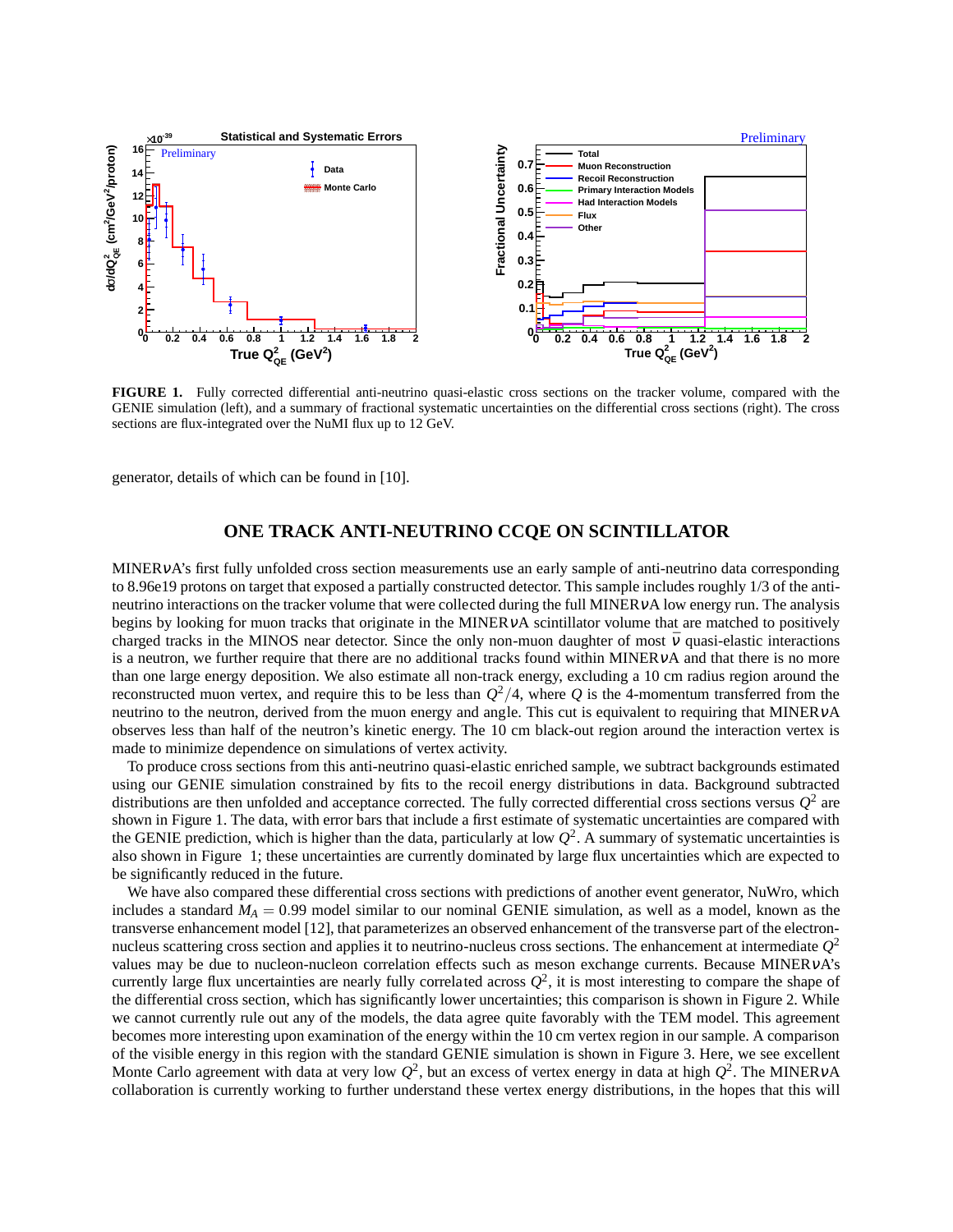

**FIGURE 2.** Shape comparison of fully corrected anti-neutrino quasi-elastic differential cross sections with several NuWro models, including a model very similar to the GENIE simulation (solid red) and two models that include the Transverse Enhancement Model (TEM) [12]. The plotted quantity is the ratio of a given model or data to the nominal  $M_A = 0.99$  GeV model with no TEM.



**FIGURE 3.** Visible vertex energy distributions in the anti-neutrino quasi-elastic sample at very low  $Q^2$  (left) and at higher  $Q^2$ (right). We observe a harder vertex energy distribution in data at high  $Q^2$ .

shed further light on the presence (or lack thereof) of multi-nucleon contributions to the cross section.

### **ONE TRACK NEUTRINO CCQE ON SCINTILLATOR**

MINERνA has also begun an analysis of neutrino data that follows the same path as the anti-neutrino analysis described above. This analysis uses a data sample corresponding to approximately 9.54e19 protons on target, and approximately one quarter of MINERνA's total low energy neutrino exposure. Like the anti-neutrino analysis, this analysis requires a MINOS matched muon. To account for different recoil topologies caused by a recoiling proton rather than neutron, here we require less than three large energy depositions and again make a  $Q^2$  dependent total recoil cut (excluding activity in the vertex region). Shape comparisons of the  $Q^2$  spectrum of this sample and the antineutrino sample are shown in Figure 4. We observe similar discrepancies between the data and the GENIE simulation in the two samples – namely a deficit in data at low  $Q^2$ .

Backgrounds are again estimated and subtracted from the data, and the background subtracted data are unfolded. A shape comparison of the data with the GENIE simulation is shown in Figure 5. The collaboration is currently working on full efficiency corrected cross sections and a complete systematic uncertainty evaluation for this analysis, further details of which can be found in [2].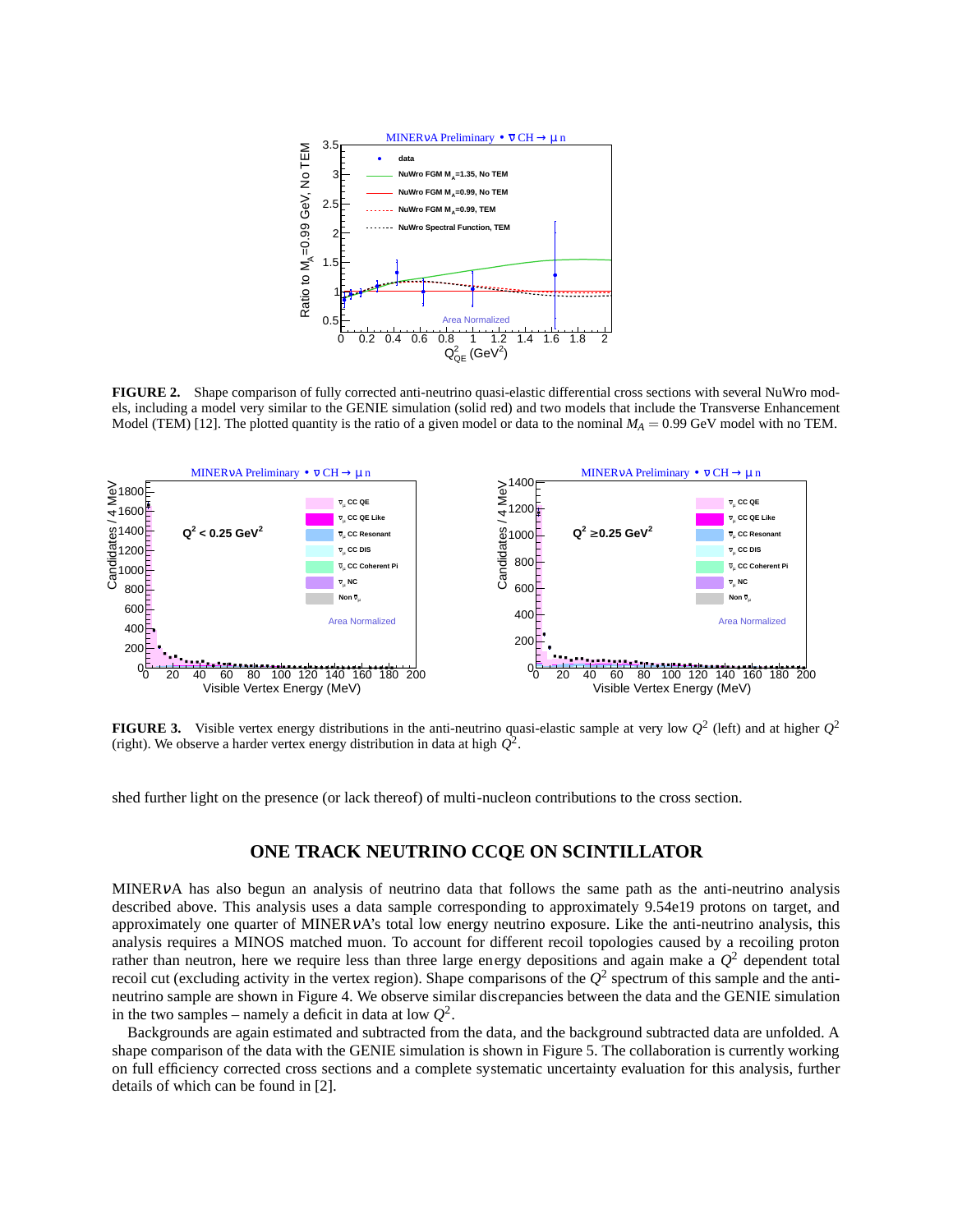

**FIGURE 4.**  $Q^2$  distributions for the 2.0 <  $E_V$  < 4.0 portion of the neutrino and anti-neutrino one track quasi-elastic samples. Similar discrepancies in shape between the data and the GENIE simulation are observed in the two samples.



**FIGURE 5.** The background subtracted and unfolded *Q* <sup>2</sup> distribution in the neutrino one track quasi-elastic sample, compared with the GENIE simulation

## **2-TRACK NEUTRINO CCQE ON NUCLEAR TARGETS**

In addition to the analyses above which examine quasi-elastic interactions on scintillator, MINERVA has also begun analysis of quasi-elastic interactions in the upstream iron, lead and carbon passive targets. This analysis uses neutrino mode data, the same sample used above for the one track neutrino mode scintillator analysis. Because acceptance into the MINOS detector is poor for interactions originating in the upstream targets, this analysis considers not just MINOS matched muons but adds all muons that exit the MINERνA tracker region, including those matched to the outer hadronic calorimeters and those that stop in the ECAL/HCAL border region. In some of these reconstruction scenarios, the kinematics of the event cannot be reconstructed from muon information alone, since the muon's momentum is not known. The analysis therefore requires a second track be reconstructed in addition to the muon, and that the dE/dx profile of that second track be consistent with a proton. Similar to the two one track analyses, this analysis also requires that only small amounts of non-track recoil energy be present in the event. Finally, we require that the angle between the neutrino-muon and neutrino-proton plane normals be within 30 degrees of the back to back expectation for quasielastic interactions. Proton momentum distributions for the quasi-elastic enriched samples reconstructed in iron and lead are shown in Figure 6. The data is consistent with the nominal GENIE prediction. The MINERνA collaboration is currently working to produce background subtracted, acceptance corrected distributions, as well as ratios of cross sections on different targets.